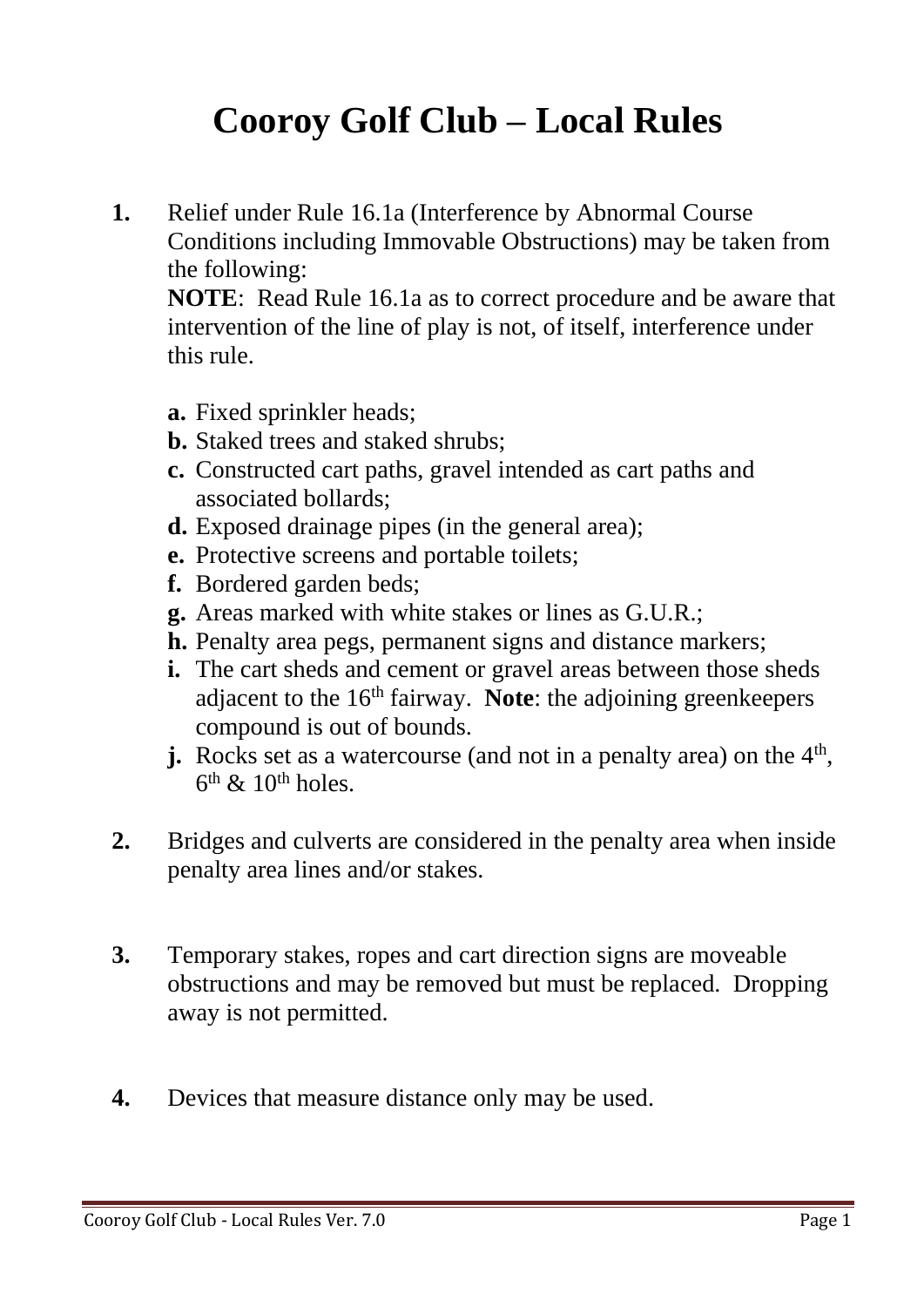- **5.** When playing the 18<sup>th</sup> hole a ball coming to rest in bounds behind the green but lying in or against the following MUST be lifted and played from the drop zone provided without penalty.
	- **a.** Cemented areas
	- **b.** Paved areas
	- **c.** Bordered garden beds
	- **d.** Practise green & surrounds
	- **e.** Clubhouse
	- **f.** Cart sheds
	- **g.** Car parks
- **6.** Abnormal ground conditions: Rule 16
	- **a.** Bare patches on closely mown fairways only;
	- **b.** Ants nests in the general area that are in direct contact with the ball;
	- **c.** Black plastic underlay in the general area. **Note**: relief is given only when the ball lies on or touches VISIBLE black plastic underlay. Relief with a player's stance is deemed not to be, of itself, interference under this rule.
	- **d.** A ball coming to rest in the edging groove around the green may be lifted under rule 16.1d and placed as near as possible to its original position no nearer the hole without penalty. Relief with a player's stance, swing path or line of sight is deemed not to be, of itself, interference under this rule.
- **7.** Prompt Pace of Play: Rule 5.6b
	- The committee has adopted a Pace of Play policy that states a round of golf should be completed in 4 hours 20 minutes (2 hours out, 2 hours 20 minutes in). There are in place penalties for breaches of this policy. For full details please refer to the Pace of Play Policy on display in the clubhouse and on the website.